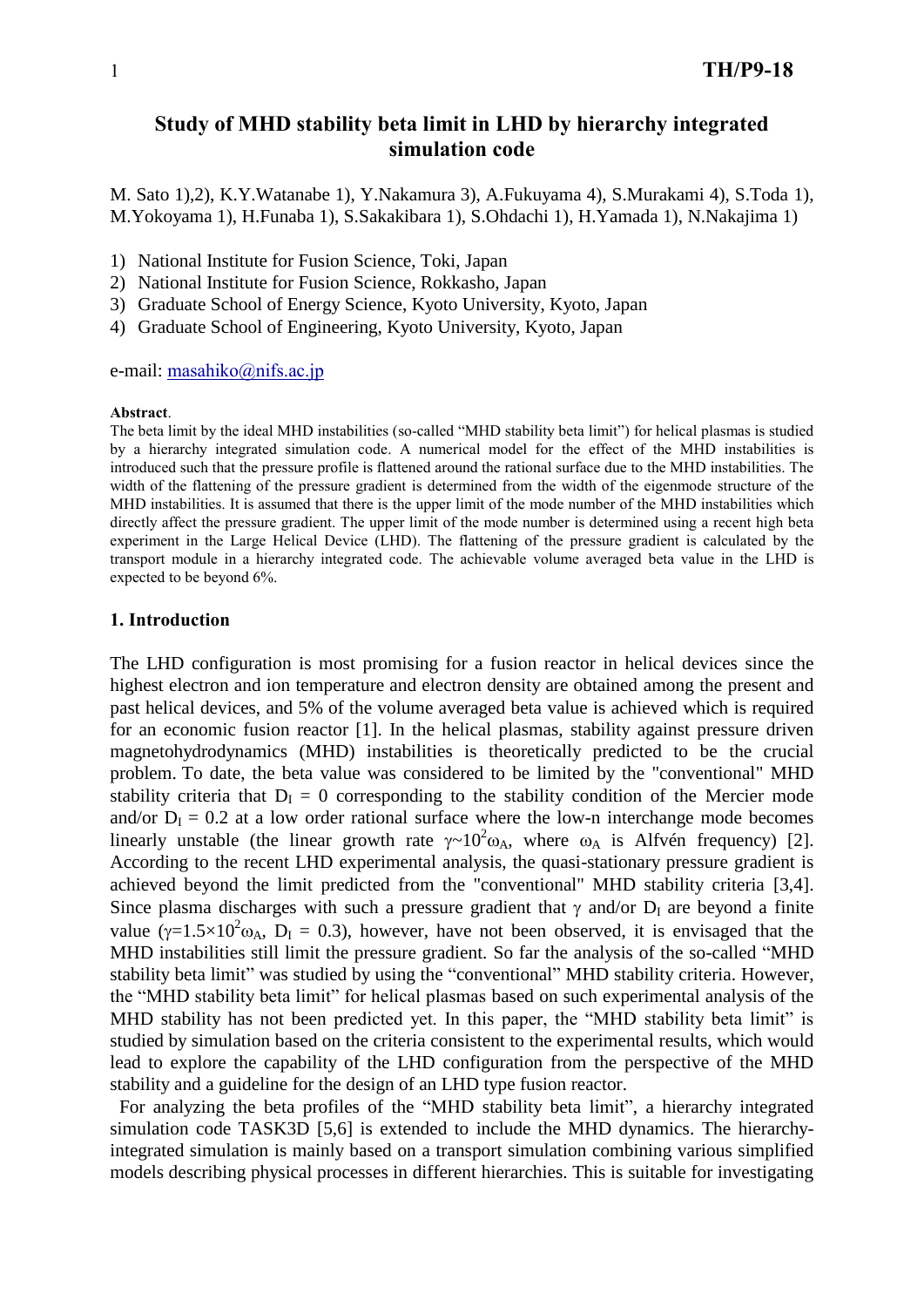whole temporal behavior of experimentally observed macroscopic physics quantities. The TASK3D is a hierarchy integrated simulation code to be applicable for three dimensional configurations, which is being developed based on the integrated modeling code for tokamak plasmas, TASK (Transport Analyzing System for tokamaK) [7], being developed in Kyoto University. The simplified models adopted in the hierarchy integrated simulation code should be confirmed by the hierarchy-extended simulation approach or it should be constructed by the experimental results. For the hierarchy-extended simulation approach, there are nonlinear analysis of the MHD stability for high beta plasmas in the LHD [8,9]. Their works assumed that the resistivity is relatively large and found that the MHD instabilities affect the pressure profile in relatively low beta region. In this paper, since the main concern is the exploration of the capability of the LHD configuration, the effect of the ideal interchange mode on the MHD stability beta limit is mainly studied.

This paper is organized as follows. In section 2, the simulation scheme using the extended TASK3D is introduced. How to include the effect of the limitation on the pressure gradient due to MHD instabilities into the transport coefficient is also explained. In section 3, the extended TASK3D is applied to high beta plasma in the LHD and the mode number of MHD instabilities which directly influence the pressure gradient is investigated. Next, numerical results of the achievable beta profile are presented for two types of the profile. Finally, conclusions are given in section 4.

## **2. Numerical Model**

Since MHD stability strongly depends on the MHD equilibrium, it is necessary to evaluate the MHD equilibrium and its stability characteristic by changing the pressure profile recurrently for obtaining the pressure profile limited by MHD instabilities. In this paper, the change of pressure due to the MHD dynamics is modeled through the transport process. Then, transport simulation should be done together with the calculation of the MHD equilibrium and its stability with the beta value near the MHD stability limit in the hierarchy integrated code, TASK3D. The main modules of the TASK3D are the one-dimensional transport module (TR module), the rotational transport module (EI module) and the radial electric field module (ER module). The simulation by using the combination of the transport TR module and the MHD equilibrium module, EQ-VMEC (VMEC [10] + interface programs) can also be done.

In this paper, ideal interchange modes, which are most important instabilities in helical plasmas, are considered to give the MHD stability beta limit. In general, the linear growth rate of the interchange mode becomes larger as the poloidal mode number increases. On the other hand, the width of the mode structure becomes narrower. The higher modes do not dynamically influence the pressure gradient since the width of the mode structure of the higher modes is narrow. The higher modes generate a turbulent state and affect the pressure gradient through the enhanced transport [11]. Hence, in the extended TASK3D code, a numerical model for MHD instabilities is introduced such that the linearly unstable MHD instabilities flatten the pressure gradient around the rational surface. And the flattening width is assumed to be determined from the width of the mode structure since the saturation level of the interchange mode has strong correlation with the width of the linear mode structure. It is also assumed that there is an upper limit of the mode number of the MHD instabilities which directly affect the pressure gradient.

The numerical scheme of the extended TASK 3D code including the MHD dynamics is as follows. First, a pressure profile is given and the equilibrium quantities such as the rotational transform are calculated by the VMEC module. Next, the linear stability calculation is done and the transport coefficient is determined from the eigenmode structure. In the transport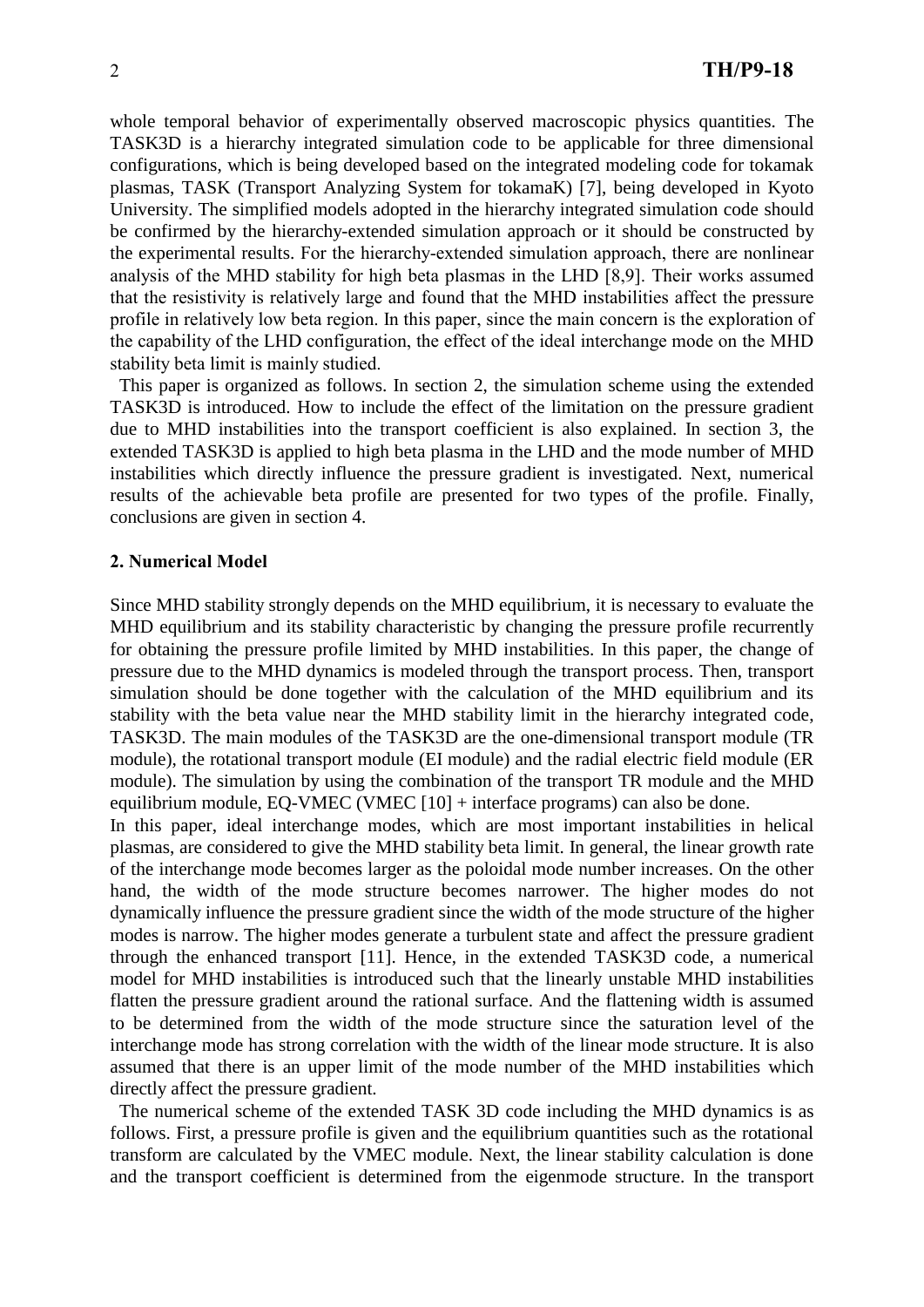module TR, time evolution of the temperature profile is calculated. The density profile is fixed in this simulation. When the interchange mode becomes unstable, the effect of the MHD instability reflects on the transport coefficient by changing the transport coefficient to a larger value. That is, the transport coefficient  $\chi$  is assumed as  $\chi = \chi_0 + \chi_M$ , where  $\chi_0$  is the transport coefficient for the case without the MHD instability and  $\chi_M$  is the enhanced transport coefficient due to the MHD instabilities. Here  $\chi_0 = 1$  m<sup>2</sup>/s is assumed. For the numerical model introduced here, when the mode becomes unstable, the flattening of the pressure occurs and the pressure gradient is limited. With the newly obtained temperature (pressure) profile, the equilibrium quantities are calculated again by the VMEC module and then the MHD stability for the new equilibrium profile is evaluated. By repeating the procedure the steady pressure profile is obtained.

Since the interchange mode is considered in this paper, the MHD stability is evaluated by using the following normalized reduced equations for a straight helical plasma,

$$
\left(\frac{\partial}{\partial t} + \mathbf{e}_z \times \nabla \phi \cdot \nabla\right) \nabla_{\perp}^2 \phi = -\nabla_{\parallel} (\nabla_{\perp}^2 A) + \nabla P \times \nabla \Omega \cdot \mathbf{e}_z,
$$
\n
$$
\left(\frac{\partial A}{\partial t}\right) = -\nabla_{\parallel} \phi,
$$
\n
$$
\left(\frac{\partial}{\partial t} + \mathbf{e}_z \times \nabla \phi \cdot \nabla\right) P = 0,
$$
\n
$$
\nabla_{\perp}^2 \equiv \nabla^2 - \frac{\partial}{\partial z}, \nabla_{\parallel} \equiv \frac{\partial}{\partial z} + \nabla \psi \times \mathbf{e}_z \cdot \nabla,
$$

where time *t* is normalized to  $a/\varepsilon v_a$ , *r* to *a*, *z* to  $R_0$ ,  $\phi$ to  $\epsilon a v_a B_0$ , *A* to  $\epsilon a B_0$  and *P* to  $B_0^2/\mu_0$ ,  $\varepsilon = a/R_0$  is the inverse aspect ratio, *a* is the minor radius,  $R_0$  is the major radius,  $v_A$  is the Alfvén velocity and  $B_0$  is the magnitude of the magnetic field at the magnetic axis. To linearlize the above equations, a perturbation described by  $f(r) \exp(im\theta + in\zeta)$  in the cylindrical plasma  $\frac{1}{2}$ 

limit. Then the following eigenmode equation for  $\phi$ can be derived:

$$
\gamma^2 \left( \frac{1}{r} \frac{d}{dr} r \frac{d}{dr} - k_\theta^2 \right) \hat{\phi} = k_\parallel^2 \left( \frac{1}{r} \frac{d}{dr} r \frac{d}{dr} - k_\theta^2 \right) \hat{\phi} + k_\theta^2 P_0' \Omega' \hat{\phi},
$$

where  $k_{\parallel} = m \ell - n$ ,  $k_{\theta} = m/r$  and the primes denote the derivative with respect to r. The above eigenmode equation is solved by the shooting method. In the EQ-VMEC module, the Mercier parameter and the MHD equilibrium are obtained at the same time. However, for the straight helical plasma model the toroidal effect is neglected so that the stability condition for the straight helical plasma model does not agree with the Mercier criteria calculated from the EQ-VMEC module. For eliminating the problem, the averaged magnetic curvature is determined from the Mercier parameter  $D<sub>I</sub>$  calculated by the VMEC module,

$$
\Omega' P' = - (\iota')^2 r^2 \bigg( \frac{1}{4} + D_I \bigg).
$$

Then the enhanced transport coefficient  $\gamma_M$  is determined from the eigenmode function for the unstable modes.

$$
\chi_M = \text{Max}[C, C \sum (1 + \tanh((\phi_{m,n} - 1/e)/0.01)/2],
$$

where C=100  $\text{m}^2$ /s is chosen. Here, it is assumed that the width of flattening of the pressure gradient is the width of 1/e of the peak amplitude of the eigenmode structure.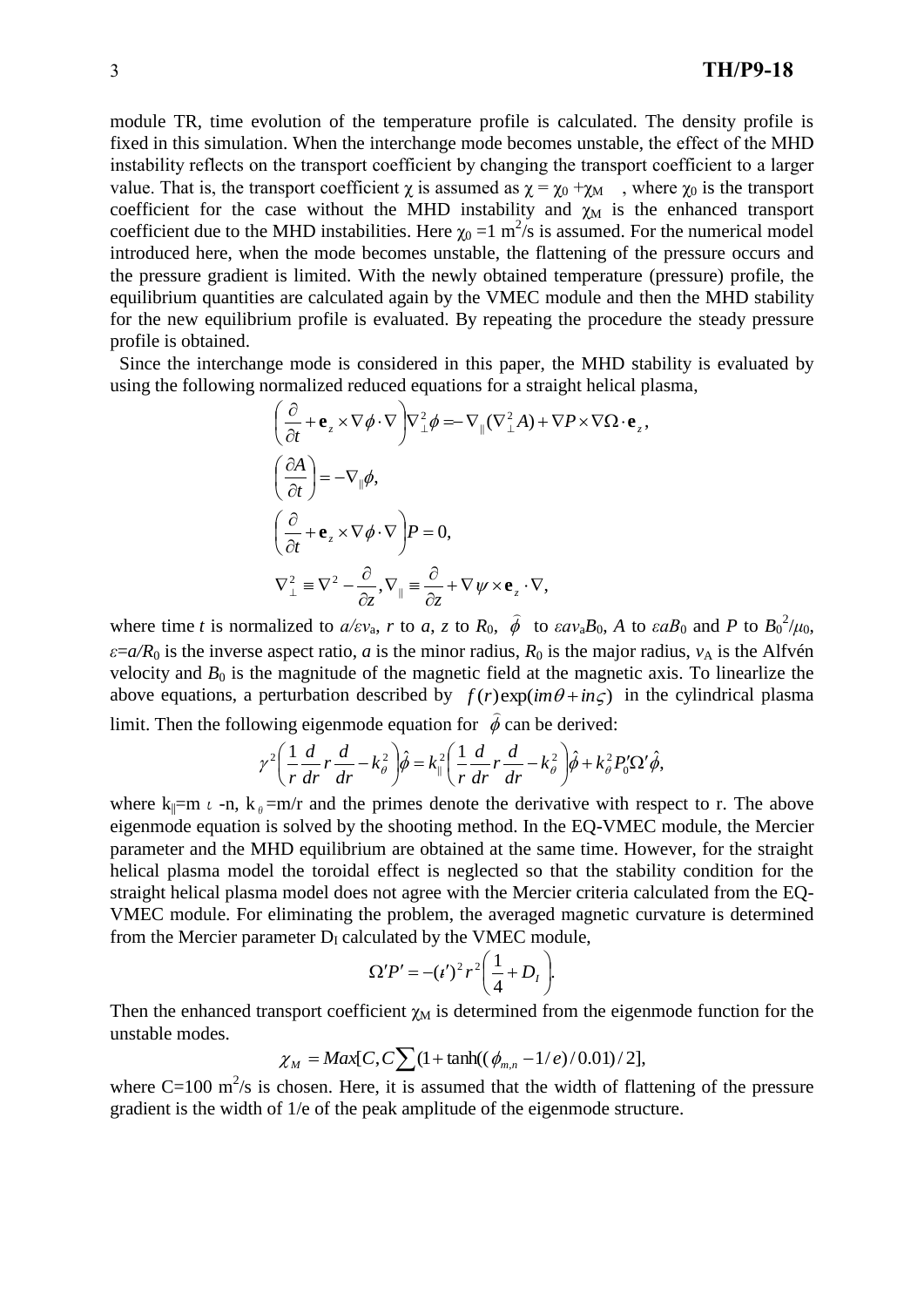#### **3. Numerical Results**

As described in section 2, we assumed that the interchange modes give the MHD stability limit beta value. In order to include the effect of MHD instabilities, the numerical model is introduced such that the linearly unstable MHD modes flatten the pressure profile around the rational surface with the width of the mode structure. It is also assumed that there is the upper limit of the mode number of the MHD instabilities which directly affect the pressure gradient. In this study, the upper limit of the mode number,  $m_c$ , is evaluated from a high beta experimental data. Experimentally, modes with m=2 can be usually observed by a magnetic measurement. However, modes with  $m=3$  rarely are observed and modes with  $m \geq 4$  are not observed [12]. The large flattening of the pressure which strongly influences the plasma confinement is not also observed. However, since plasma discharges with such a pressure gradient that the low-n linear growth rate and/or the Mercier parameter are beyond a finite value have not been observed, it is envisaged that the MHD instabilities still limit the pressure gradient. The upper limit of the mode number of the MHD instabilities which directly affect the pressure gradient is evaluated by using the experimental result [13] where the volume averaged beta value is 4.8% shown by black line in Fig.1. As shown in Fig2(a), when the beta value becomes high, the magnetic well is generated in the core region and its depth becomes deep due to large Shafranov shift in the LHD configuration so that the interchange modes are stable in the core region. However, there is the Mercier unstable region in the plasma edge and the pressure gradient may be limited by MHD instabilities. For the experimental beta profile, the eigenmode functions for  $m \leq 10$  obtained from the linear stability calculation are shown in Figure 2(b). When the upper limit of the mode number is chosen as m=7, the overlapping of modes occurs and the pressure gradient is seemed to be further limited.

Next, the effect of the number of the ideal MHD modes on the pressure profile is investigated. By repeating the MHD equilibrium calculation, the linear stability calculation and the transport calculation alternately, the steady pressure profile close to the experimental one is obtained. Here, the profile of the heating power is determined such that the experimental profile is reproduced by the simulation when the effect of the MHD instabilities is not included. When the mode with  $m \leq 4$  is assumed to directly affect the pressure gradient, the calculated stationary beta profile shown by the red curve in Fig.1 is almost same as the experimental profile. On the other hand, when the effect of the modes with  $m \le 7$  or  $m \le 10$  are included, the pressure profile close to the experimental profile cannot be maintained. Under



*FIG. 1. Beta profiles of an experimental result for <*β*>=4.8%(black curve) and numerical results for*   $m_c = 4$ (red curve),  $m_c = 7$ (blue curve) and  $m_c = 10$ (green line). The profile of the rotational transform *for the experimental beta profile is shown by the dashed curve.*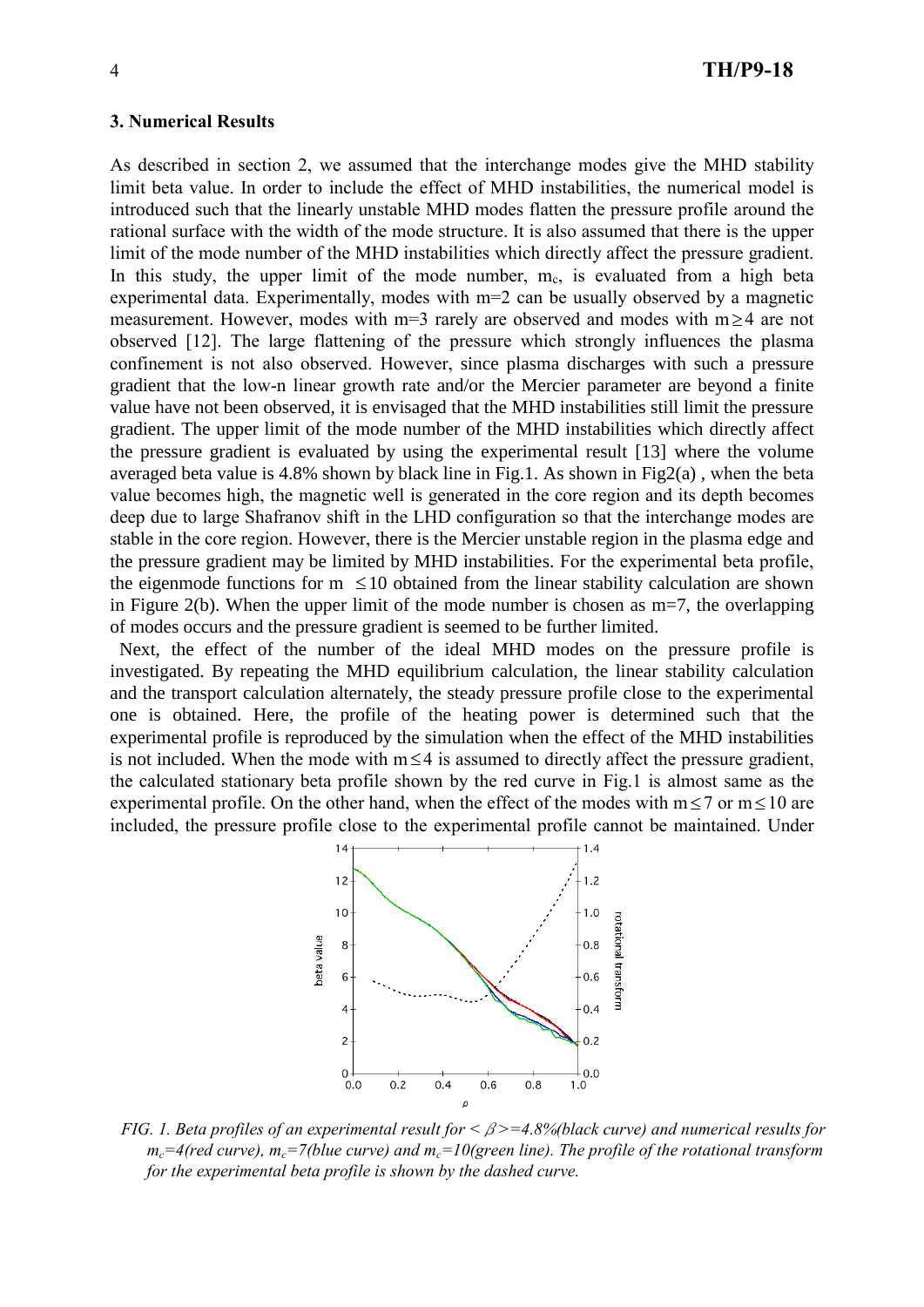

*FIG. 2. (a)The Mercier parameter profile and (b) the eigenmode structure for the beta profile of <*β*>=4.8% shown by black curve in Fig.1.*

these conditions, the calculated steady profile shown by green line in Fig.1 is almost same as the experimental profile. These simulation results agree with the prediction from the stability analysis of the fixed pressure profile. For  $m<sub>c</sub>=7$ , the beta profile close to the experimental profile cannot be steadily maintained. Hence,  $m_c = 4$  is suitable for the upper limit of the mode number of the MHD instabilities which directly affect the pressure gradient and consistent the experimental results. In the following simulation,  $m_c=4$  is the standard model for the calculation of the achievable beta value. For reference, the calculation for  $m_c=7$  is also done.

By changing the heating profile in the TR module, the achievable beta values for two types of the pressure profile are investigated. Figure 3 shows the dependence of the achievable volume averaged beta value and the Shafranov shift of the magnetic axis  $\delta = (R_{00}-R_{\text{eff}})/a_p$  on the peaking factor  $P_0$  / < *P* >, where  $P_0$  is the pressure at the center and < *P* > is the averaged



*FIG. 3. The achievable beta value and the Shafranov shift for a peaked and a broad profile.*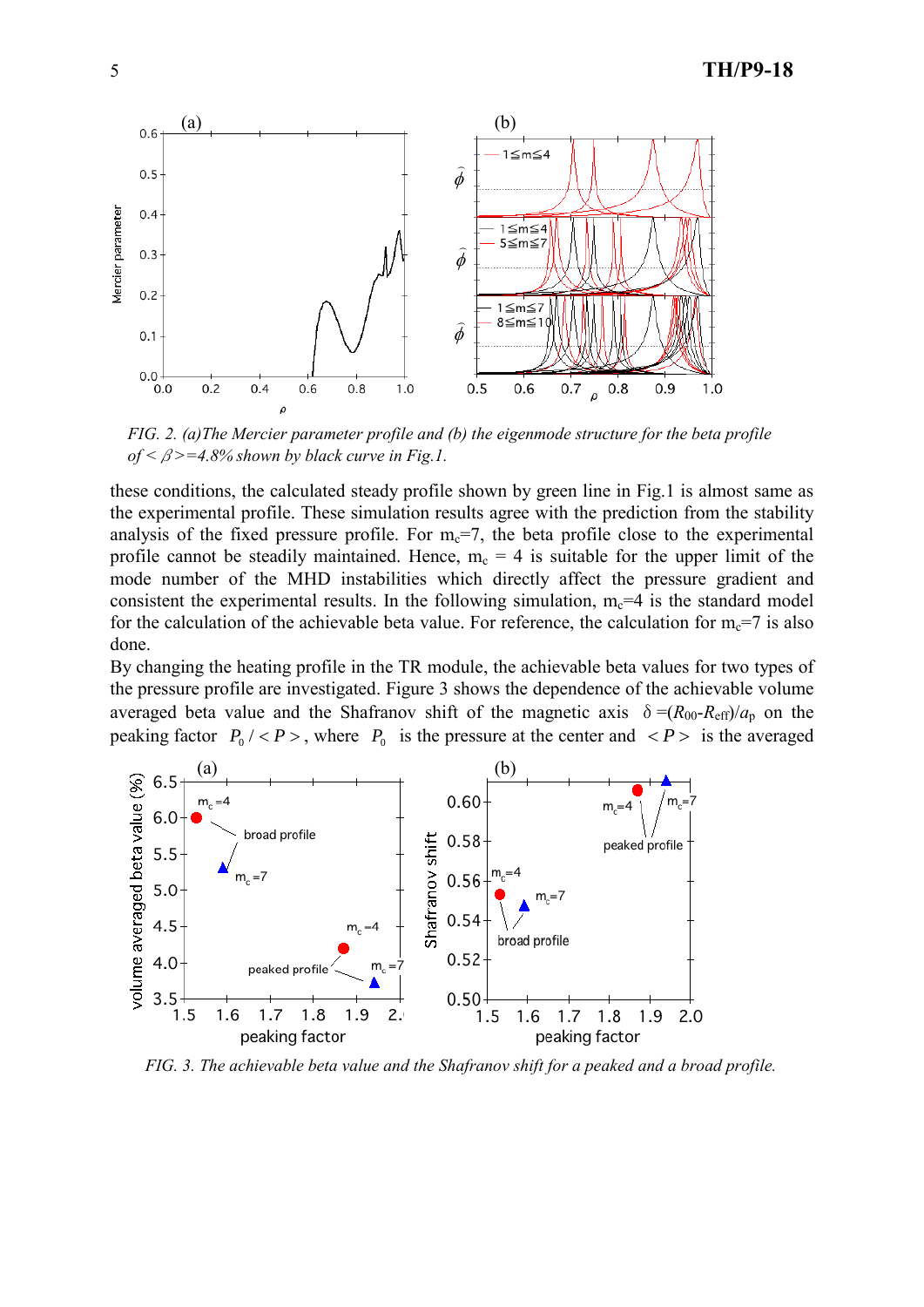

*FIG. 4. The beta profile and the rotational transform profile at the achievable beta value for (a) the peaked profile and (b) the broad profile corresponding to Fig. 3. The blue lines correspond to the results for*  $m_c = 4$  *and the red lines to*  $m_c = 7$ *.* 

pressure defined as  $\langle P \rangle = \int_0^1 P d\rho$  $^{1}_{0}Pd\rho$ . In this study, the equilibrium limit is defined as  $\delta = 0.6$ . Under the equilibrium limit model, the achievable beta for the peaked profile is limited by the equilibrium limit. The achievable beta value of 4.2% and 3.7% are obtained for  $m_c=4$  and  $m_c=7$ , respectively. The pressure gradient for  $m_c=7$  is further limited than for  $m_c=4$  since there is a larger number of the rational surfaces in the edge region  $(0.7<\rho<1)$ . Therefore the peaking factor for  $m_c=7$  is larger than for  $m_c=4$  under the same beta value at the center and the achievable beta value for  $m_c=7$  is lower than for  $m_c=4$ .

For the broad pressure profile, the volume averaged beta values of 6.0% and 5.3% are obtained for m<sub>c</sub> = 4 and m<sub>c</sub>=7, respectively. Both values of Shafranov shift  $\delta$  are less than 0.6 so that the achievable beta value is not limited by the equilibrium limit. For the broad beta profile calculated for  $m_c=4$  shown by the red curve in Fig. 4(b), it is found that all modes with m 4 are stable from the analysis of the MHD stability. For the beta profile which has same shape of the profile calculated for  $m<sub>c</sub>=4$  as shown in Fig.4(b) but the beta value is as much as 1.05 times, the eigenmode of the interchange modes with  $m \leq 4$  are shown in Fig.5. As the beta value increases, the  $(m,n)=(4,1)$  mode is destabilized near the minimum of the rotational



*FIG. 5. The eigenmode structure of unstable interchange modes with m<=4 for the broad beta profile of*  $\leq \beta \ge 6.2\%$ .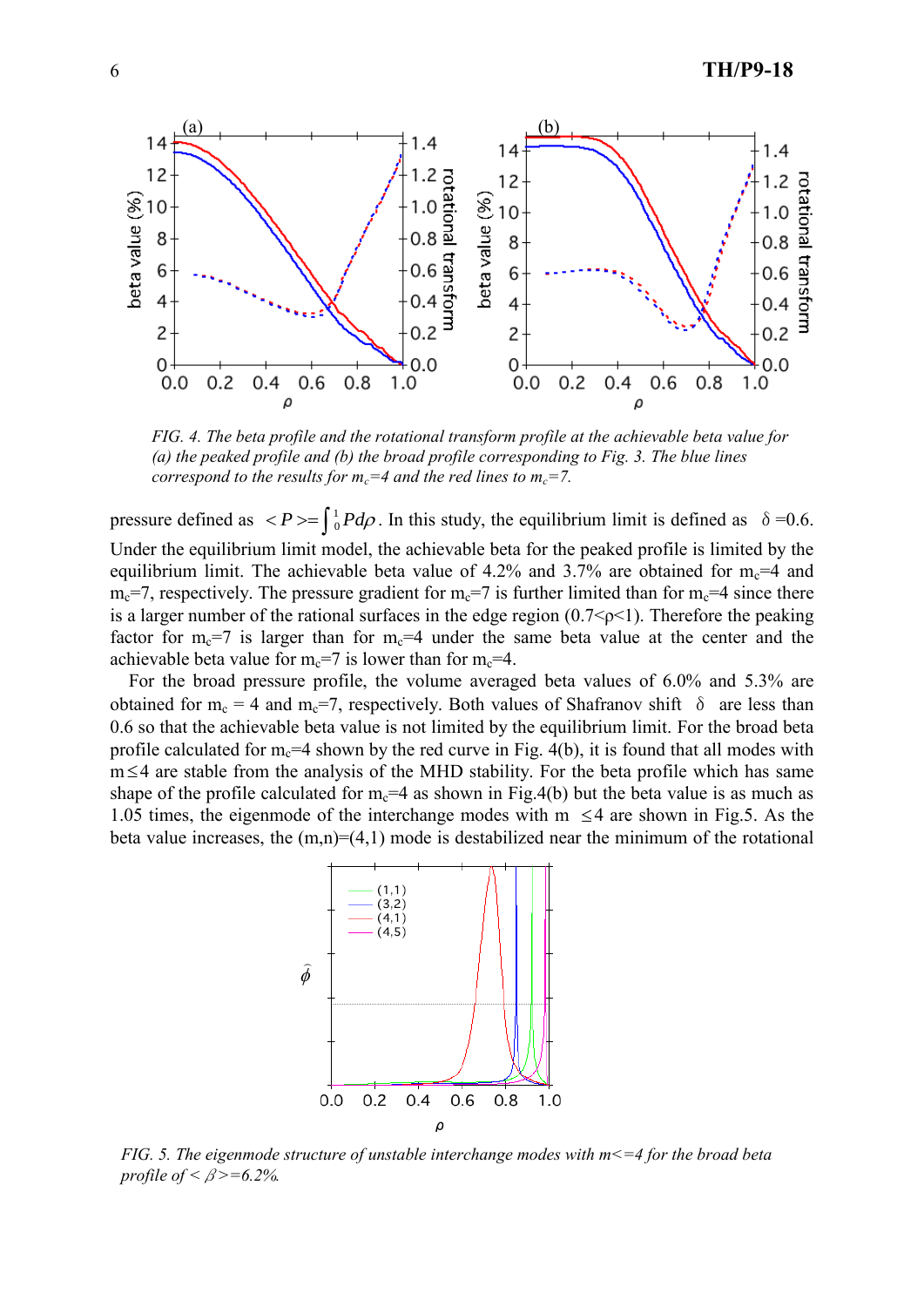transform. The  $(m,n)=(4,1)$  mode causes the large flattening of the pressure gradient so that the high beta value cannot be steadily maintained.

## **4. Conclusion**

In this study, the achievable volume averaged beta limited by MHD instabilities is investigated by using the hierarchy integrated code TASK3D. Ideal interchange modes are considered to give the MHD stability beta limit. In order to include the effect of the MHD instabilities into the TASK3D, a numerical model for the MHD instabilities is introduced such that the linearly unstable MHD instabilities flatten the pressure gradient. The width of the flattening of the pressure gradient is determined from the width of the linear mode structure since he saturation level of the interchange modes has strong correlation with the width of the linear mode structure. It is also assumed that there is an upper limit of the mode number of the MHD instabilities which directly affect the pressure gradient. The upper limit of the mode number is identified from a recent experimental result of high beta plasma in the LHD. From the analysis, it is found that  $m \leq 4$  is the mode number of the MHD instabilities which dynamically affect the pressure profile. Under the condition, the achievable beta of 4.2% and 6.0% are obtained for a peaked profile and a broad profile, respectively. When the mode with m 7 are considered to affect the pressure profile, the pressure gradient is further limited in the edge region. The achievable beta value for the peaked profile decreases to 3.7% and the broad profile to 5.3%, respectively. For high beta plasmas, the interchange mode is stable in the core region since the magnetic well is generated and its depth becomes deep due to large Shafranov shift in the LHD configuration. Also the ballooning mode is considered to be stable [14,15]. However, the interchange mode limits the pressure gradient in the periphery region  $(0.7 < \rho < 1)$ . The achievable beta value is limited by the equilibrium limit for the peaked profile. For the broad profile, the achievable beta value is not limited by the equilibrium limit. It is limited by  $(m,n)=(4,1)$  mode for which the rational surface is located near the minimum of the rotational transform.

The achievable volume averaged beta value is expected to be beyond 6% from our calculations. In this paper, the achievable beta value is investigated for only two types of the beta profile. From the results, there is a possibility that higher beta value is achieved for broader beta profile. In this study, the beta value is assumed to be zero in the region where the magnetic surface is predicted to be stochastic. However, a finite pressure gradient is experimentally observed in the stochastic region. When the beta value is finite at the boundary of the well-defined magnetic surface, the higher beta value than the achievable beta value calculated here may be obtained.

In order to explore the capability of the LHD configuration, the analysis for various types of the beta profile should be necessary. In this paper, the upper limit of the mode number of the MHD instabilities which dynamically affect the pressure profile is determined from a high beta experimental result in the LHD. It is also necessary to check systematically whether the assumption is appropriate for various experimental conditions in the LHD. Concurrently with the analysis, the validity should be confirmed by the hierarchy-extended simulation approach [16]. To study the beta profile on the MHD stability limit including the effect of the bootstrap current and draw up a plasma discharge scenario for obtaining the achievable highest beta value by taking account of temporal change of MHD equilibrium are near future works. For the MHD equilibrium limit, a simple model is used here. Detailed analysis of the MHD equilibrium limit is studied by using a three dimensional MHD equilibrium code, HINT, where the existence of the magnetic surface is not assumed a priori [17]. The numerical modeling of the analysis is also one of the future works.